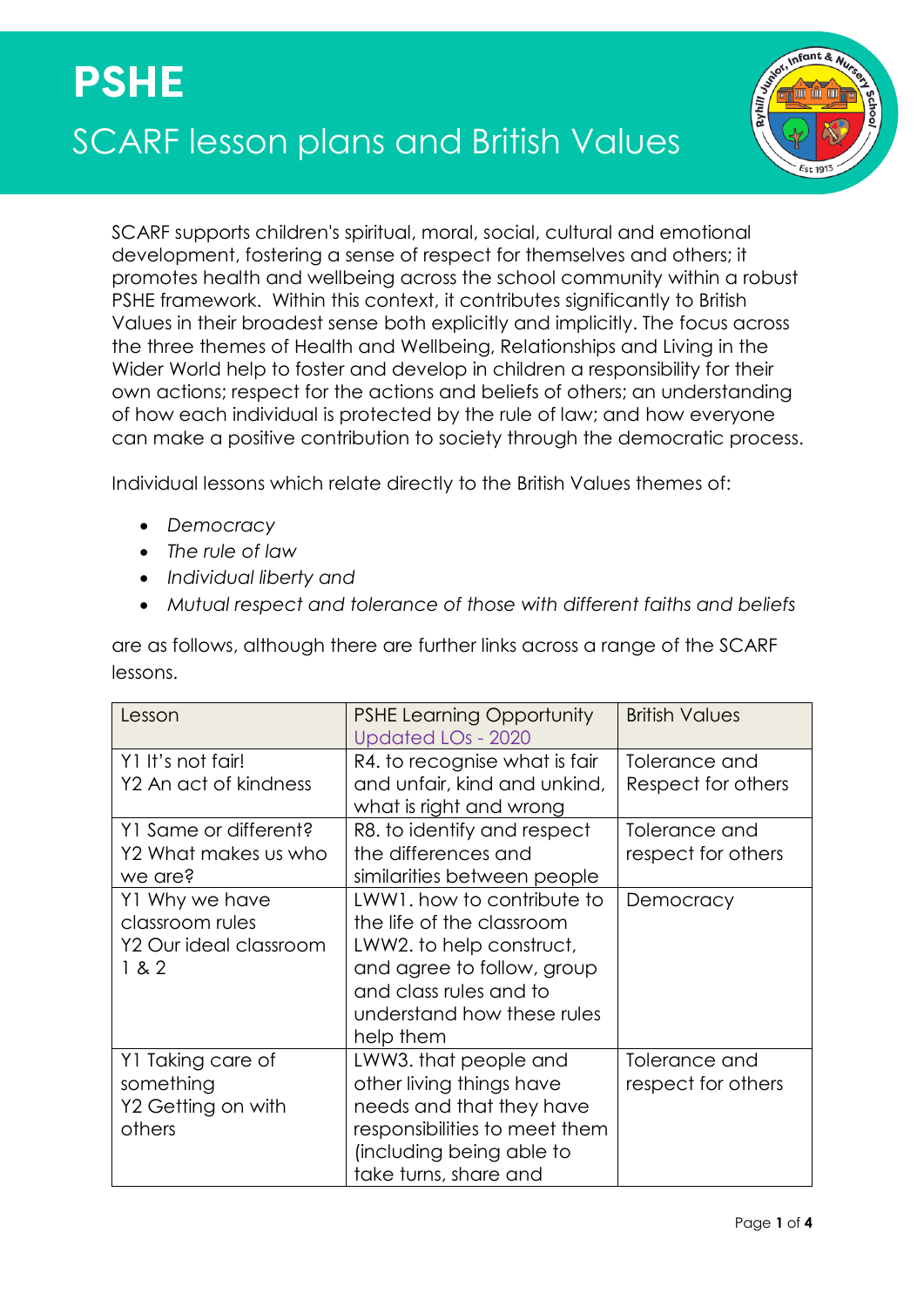

| Lesson                                                                                                                                                                                      | <b>PSHE Learning Opportunity</b><br><b>Updated LOs - 2020</b>                                                                                                                                                                                                                                                                                                                                                                                                                                                                                                                                                           | <b>British Values</b>               |
|---------------------------------------------------------------------------------------------------------------------------------------------------------------------------------------------|-------------------------------------------------------------------------------------------------------------------------------------------------------------------------------------------------------------------------------------------------------------------------------------------------------------------------------------------------------------------------------------------------------------------------------------------------------------------------------------------------------------------------------------------------------------------------------------------------------------------------|-------------------------------------|
|                                                                                                                                                                                             | understand the need to<br>return things that have<br>been borrowed)                                                                                                                                                                                                                                                                                                                                                                                                                                                                                                                                                     |                                     |
| Y1 Our special people<br>Y2 When someone is<br>feeling left out                                                                                                                             | LWW4. that they belong to<br>various groups and<br>communities such as family<br>and school                                                                                                                                                                                                                                                                                                                                                                                                                                                                                                                             | Individual Liberty                  |
| Y5 Independence and<br>Responsibility                                                                                                                                                       | HW11.icreased responsibility<br>to keep themselves and<br>others safe to recognise<br>their increasing<br>independence brings in                                                                                                                                                                                                                                                                                                                                                                                                                                                                                        | Individual Liberty                  |
| Y4 Different feelings<br>Y5 How good a friend<br>are you?<br>Y6 Dan's Day                                                                                                                   | R1. to recognise and<br>respond appropriately to a<br>wider range of feelings in<br>others                                                                                                                                                                                                                                                                                                                                                                                                                                                                                                                              | Tolerance and<br>respect for others |
| Y3 Respect and<br>challenge<br><b>Y4 Diversity World</b><br>Y4 What makes me Me!<br><b>Y5 Kind Conversations</b><br>Y5 The land of the red<br>people<br>Y6 Respecting<br><b>Differences</b> | R10. to listen and respond<br>respectfully to a wide range<br>of people, to feel confident<br>to raise their own concerns,<br>to recognise and care<br>about other people's<br>feelings and to try to see,<br>respect and if necessary<br>constructively challenge<br>their points of view.<br>R32. About respecting the<br>differences and similarities<br>between people and<br>recognising what they have<br>in common with others e.g.<br>physically, in personality or<br>background.<br>R33. To listen and respond<br>respectfully to a wide range<br>of people, including those<br>whose traditions, beliefs and | Tolerance and<br>respect for others |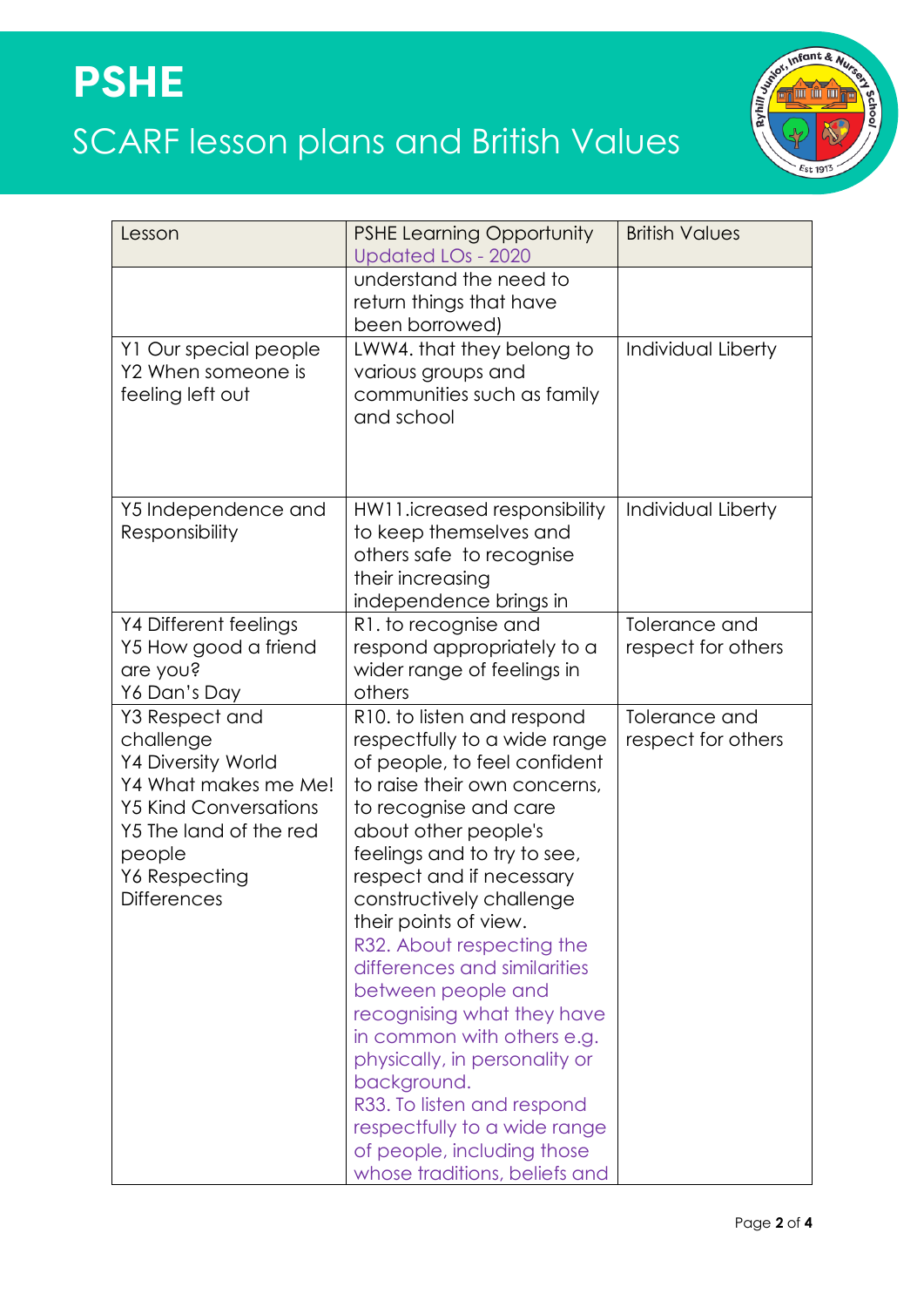

| Lesson                                                                                                                              | <b>PSHE Learning Opportunity</b>                                                                                                                                                                                                                                                                                                                                                                                                                                                                                                                                  | <b>British Values</b>               |
|-------------------------------------------------------------------------------------------------------------------------------------|-------------------------------------------------------------------------------------------------------------------------------------------------------------------------------------------------------------------------------------------------------------------------------------------------------------------------------------------------------------------------------------------------------------------------------------------------------------------------------------------------------------------------------------------------------------------|-------------------------------------|
|                                                                                                                                     | Updated LOs - 2020                                                                                                                                                                                                                                                                                                                                                                                                                                                                                                                                                |                                     |
|                                                                                                                                     | lifestyle are different to their<br>own.<br>R34. How to discuss and<br>debate topical issues,<br>respect other people's<br>point of view and<br>constructively challenge<br>those they disagree with.<br>L4. The importance of<br>having compassion towards<br>others; shared<br>responsibilities we all have<br>for caring for other people<br>and living things; how to<br>show care and concern for<br>others.<br>LWW8. About diversity: what<br>it means; the benefits of<br>living in a diverse<br>community; about valuing<br>diversity within communities. |                                     |
| Y3 Let's celebrate our<br>differences!<br>Y4 What would I do?<br>Y4 Can you sort it?<br>Y5 Happy Being me!<br>Y6 OK to be different | R10. to listen and respond<br>respectfully to a wide range<br>of people, to feel confident<br>to raise their own concerns,<br>to recognise and care<br>about other people's<br>feelings and to try to see,<br>respect and if necessary<br>constructively challenge<br>their points of view<br>R <sub>14</sub> , to realise the nature<br>and consequences of<br>discrimination, teasing,<br>bullying and aggressive<br>behaviour                                                                                                                                  | Tolerance and<br>respect for others |
| Y3 As a rule<br>Y4 How do we make a<br>difference?                                                                                  | LWW2. why and how rules<br>and laws that protect<br>themselves and others are                                                                                                                                                                                                                                                                                                                                                                                                                                                                                     | Democracy<br>The rule of law        |